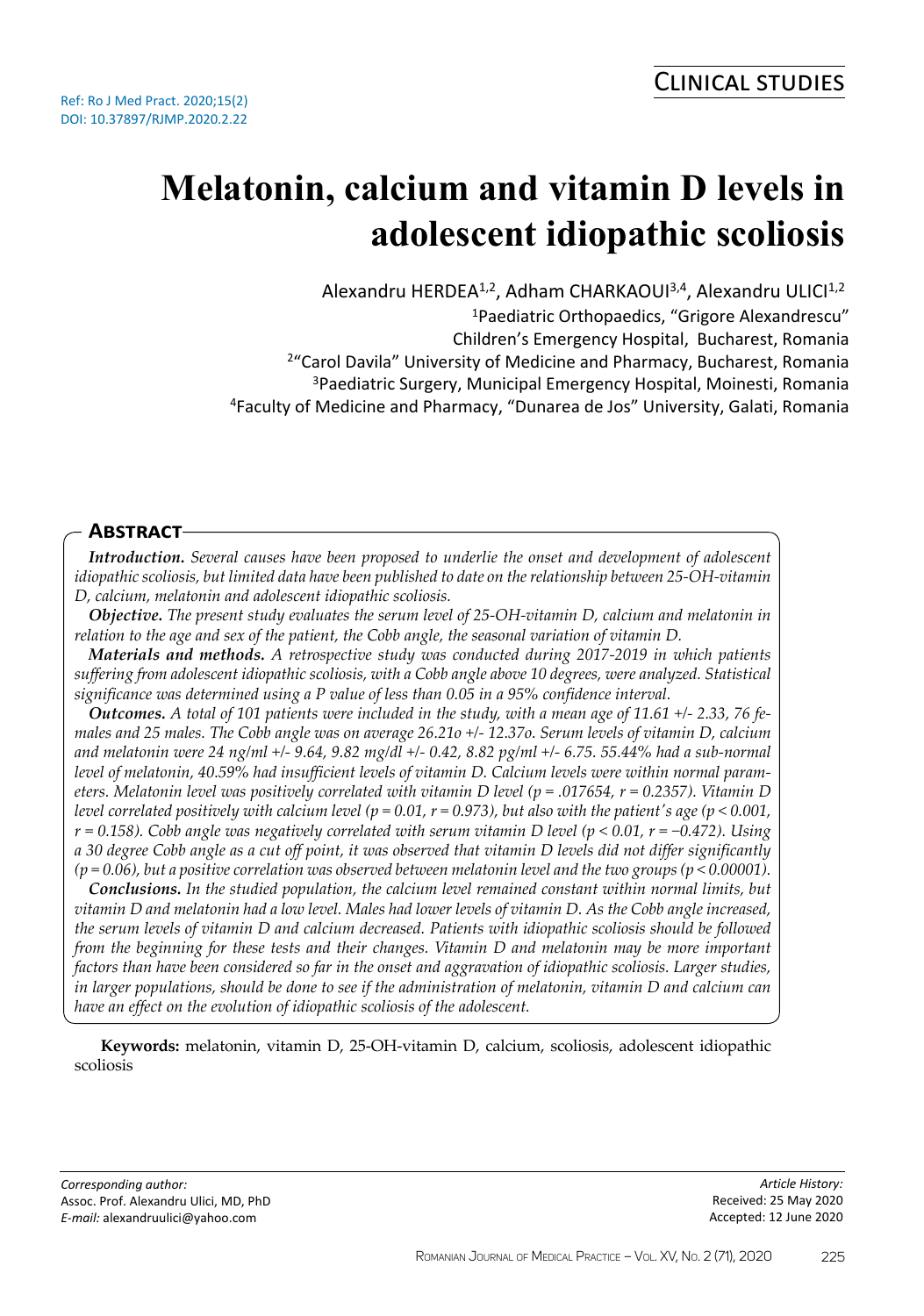#### **INTRODUCTION**

Adolescent idiopathic scoliosis represents the three-dimensional structural deformity of the spine, which usually develops after the age of 9 years [1,2]. Scoliosis affects between 2 and 4% of adolescents and about 10% of them will need a treatment method [2].

Although it is titled as idiopathic in nature, two factors remain unanimously accepted: the genetic factor and the hormonal factor [3,4].

Positive family history, respectively the genetic factor, give a 38% chance of inheriting scoliosis, while 62% are attributed to independent factors [5]. Among the independent factors are hormonal factors, studied intensively in the specialty literature, such as calmodulin [6], growth hormone [7], estrogen hormone [8], melatonin [9-11].

In patients with idiopathic scoliosis, osteopenia and low bone density are often encountered, which can influence the evolution and prognosis of the disease. [12-14]. For a good bone density an optimal level of vitamin D and calcium is needed, elements that contribute to lower the incidence of fractures but also to improving the neuromuscular function [15,16].

Since the last century, scoliosis has been studied in laboratory animals to try to establish the etiology of this disease [17,18]. Studies conducted by Machida M et al. on pinealectomized chicken have long been a subject of controversy [19]. Following the ablation of the pineal gland, the melatonin level decreases, leading to the appearance of scoliosis to the chicken [20,21].

#### **OBJECTIVES**

Given the important role that vitamin D, calcium and melatonin can play in the etiology and development of idiopathic scoliosis of the adolescent, the present study proposes to verify the association between 25-OH-vitamin D, calcium, melatonin and the following variables: gender, age, Cobb angle. The seasonal variation for vitamin D will also be taken into account.

## **MATERIALS AND METHODS**

#### **Study design and population**

The study was done in an urban area children's emergency hospital in the Pediatric Orthopedic outpatient clinic between June 2017 and October 2019.

We chose to conduct a prospective study, unblinded, non-interventional for patients diagnosed with adolescent idiopathic scoliosis, with a Cobb angle greater than 10°. The following were exclusion criterias: scoliosis other than idiopathic in nature (lower limb inequality, congenital malformations, hemivertebras, muscle distrophy), postural scoliosis, known metabolic or endocrine diseases, patients wich previously had a fracture history.

A local ethical committee approved this study. A written informed consent was obtained from the parents of all the participants.

All procedures were in accordance with the ethical standards of the institutional research committee (Centre of Postgraduate Medical Education) and with the 1964 Helsinki declaration and its later amendments or comparable ethical standards. This study was approved by the Ethical Committee of "Grigore Alexandrescu" Children's Emergency Hospital. Informed consent, as stated above, was obtained from all individual participants included in the study.

#### **Study protocol**

Patients who met the above criterias were invited to do the following blood analysis: 25-OH-vitamin D, Total calcium level and melatonin. 25-OH-vitamin D was considered normal with values between 30 ng/ml and 100 ng/ml, deficient between 20 ng/ml and 29ng/ ml, insuficient with values below 20 ng/ml. Total calcium was considered normal with values between 8.80 mg/dl and 10.6 mg/dl. Melatonin level was considered normal between 8 and 16 pg/ml if it was assessed at 8:00 a.m. and 3-8 pg/ml if it was assessed at 9:00 a.m. In order to have the smallest variations in the study group, all participants were invited to do blood tests in the morning at 8 o'clock, in the same laboratory, under the same conditions. Patients were excluded if they had positive history for recent intake of vitamin D, calcium or melatonin supplements.

#### **Collection of data and statistical analysis**

Demographic data, vitamin D, calcium, melatonin, Cobb angle were analyzed statistically. Sex was analyzed using the χ2 test. Seasonal effects of vitamin D serum level were calculated using one-way ANOVA. Pearson's product-moment correlation was used to see the correlation between vitamin D level, melatonin and age, Cobb angle. Statistical significance was determined using a P value of less than 0.05 in a 95% confidence interval. Analyses were performed with the Statistical Package for the Social Sciences (SPSS) 18.0 software.

Vitamin D (25-OH vitamin D3) was analyzed using Architect i2000 (II), CMIA (chemiluminescent microparticle immunoassay) method. Total calcium was analyzed on Beckman Coulter AU680 by spectrophotometric method. Melatonin (MELA) was analyzed by LCMS method.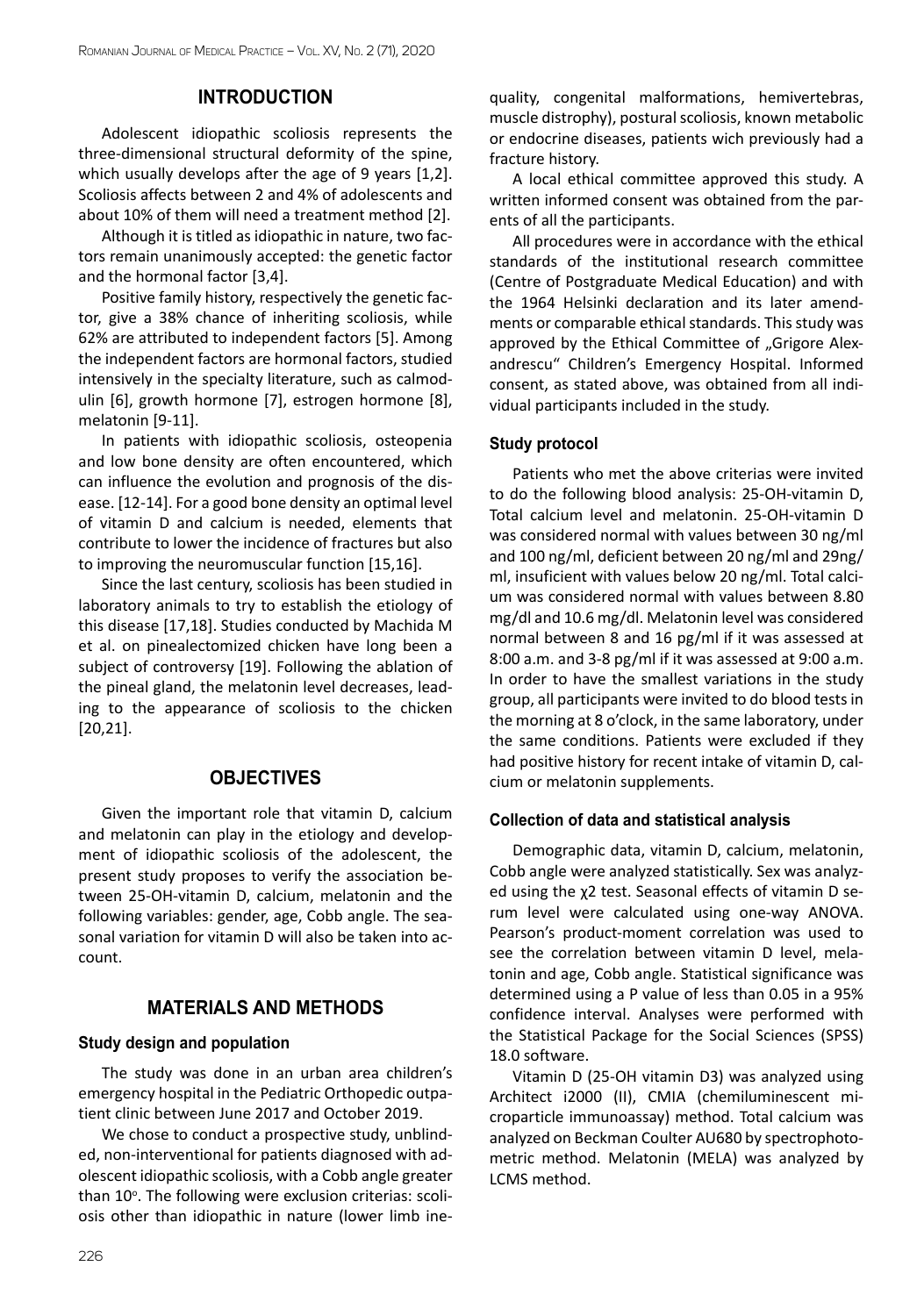|         | Age            | <b>Melatonin</b> | 25-OH-vitamin D | Calcium | Cobb angle                      |
|---------|----------------|------------------|-----------------|---------|---------------------------------|
| Total   | 101            | 101              | 101             | 101     | 101                             |
| Average | 11,61          | 8,82             | 24              | 9,82    | 26,21                           |
| SD      | 2,33           | 6,75             | 9,64            | 0,42    | 12,37                           |
| Median  | 12             | 6,8              | 22              | 9,8     | 28                              |
| Min     | 8              |                  | 9,3             | 9       | 11                              |
| Max     | 16             | 24               | 42              | 10,5    | 60                              |
| 95% CI  | [11.15, 12.06] | [7.5, 10.1]      | [22.12, 25.88]  |         | $[9.73, 9.90]$ $[23.79, 28.62]$ |

*Table 1. Distribution of patients by age, level of melatonin, vitamin D and calcium, Cobb angle in the patient group*

### **OUTCOMES**

In our study, 101 patients met the selection criteria, aged between 8 and 16 years, 76 females and 25 males, evaluated and followed within our institution, between June 2017 and October 2019, diagnosed with idiopathic scoliosis. The average age of the patients was 11.61 +/- 2.33, with 95% CI between 11.15 and 12.06, as shown in table 1.

Melatonin level was on average 8.82 pg/ml +/- 6.75, with a 95% CI between [7.5, 10.1]. The level of vitamin D in the group of patients was on average 24 ng/ml +/- 9.64, with a 95% CI between [22.12, 25.88]. Calcium values were within the normal range, all patients were within a normal range, with an average of 9.82 mg/dl +/- 0.42. The average Cobb angle in the patient group was  $26.21^{\circ}$  +/- 12.37°, with a 95% CI between [23.79, 28.62], the maximum being 60 degrees and the minimum 11 degrees.

*Table 2. Overall visualization of the serum level of melatonin in the patient group*

| Serum level  | Melatonin (pg/ml) | Number (%) of patients |
|--------------|-------------------|------------------------|
| High         | >16               | 16 (15.84%)            |
| normal       | 8-16              | 29 (28.71%)            |
| insufficient | < 8               | 56 (55.44%)            |

The distribution of the serum level of melatonin divided by categories for the group of patients is shown in table 2. More than half of the patients (55.44%) showed sub-normal values of melatonin. Only 29 patients (28.71%) had a normal level of melatonin.

*Table 3. Overall view of the level of vitamin D in the group of patients*

| Serum level  | 25-OH-vitamin D<br>(ng/ml) | Number (%) of patients |
|--------------|----------------------------|------------------------|
| normal       | > 30                       | 28 (27.72%)            |
| defficient   | $20 - 29$                  | 32 (31.68%)            |
| insufficient | < 20                       | 41 (40.59%)            |

The distribution of the 25-OH-vitamin D level divided by categories for the patient group is shown in table 3. Almost 3 quarters of the patients (72.27%) showed sub-normal values of vitamin D. A good part of the study group (40.59%) entered the category of patients with insufficient serum level. 31.68% had an defficient level.

*Tabel 4a. Comparison between vitamin D level and gender of the patient*

| 25-OH-vitamin D | Female         | Male           |  |
|-----------------|----------------|----------------|--|
| Total           | 76             | 25             |  |
| Average         | 25.45          | 19.6           |  |
| l SD            | 10.26          | 5.43           |  |
| <b>Median</b>   | 22             | 19             |  |
| Min             | 9.3            | 13             |  |
| Max             | 42             | 30             |  |
| $p*$            | 0,02           |                |  |
| 95% CI          | [23.14, 27.75] | [17.47, 21.72] |  |
| $\cdots$        |                |                |  |

\**Chi-Square test*

| <b>TABEL 4B.</b> Comparison between melatonin level and gender of |  |
|-------------------------------------------------------------------|--|
| the patient                                                       |  |

| Melatonin     | Female       | Male         |  |
|---------------|--------------|--------------|--|
| Total         | 76           | 25           |  |
| Average       | 8.34         | 10.28        |  |
| l SD          | 5.44         | 9.55         |  |
| <b>Median</b> |              | 6            |  |
| Min           | 1            | 1.9          |  |
| Max           | 22           | 24           |  |
| $P*$          | .145         |              |  |
| 95% CI        | [6.88, 9.12] | [6.47, 13.5] |  |

\**Chi-Square test*

Analysis of the vitamin D level intable 4a in relation to gender showed a predominantly lower level for males (on average 19.6 ng/ml) compared to females (on average 25.45 ng/ml) being statistically significant  $(p = 0.02)$ . Melatonin levels were slightly lower for females, but overall it was not very different compared to males, the average falling within the normal range. However, the values of the female population were more homogeneous with a standard deviation lower than that of the male. The differences were not statistically significant between the genders for melatonin values.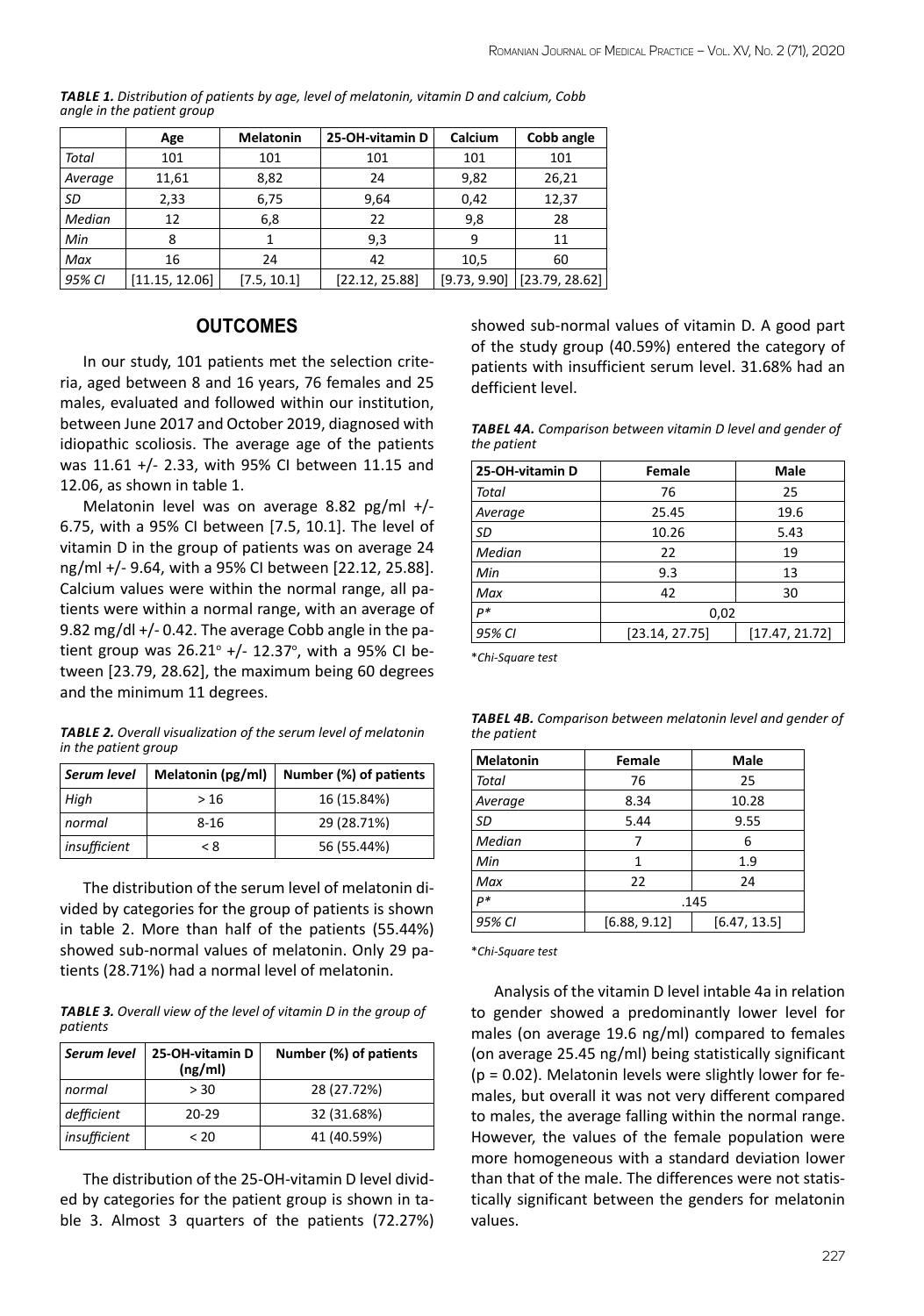| <b>TABLE 5.</b> Comparison between the level of vitamin D and the |
|-------------------------------------------------------------------|
| season in which the patient was analyzed                          |

| 25-OH-vitamin D | Winter  | <b>Spring</b> | <b>Summer</b> | Autumn |
|-----------------|---------|---------------|---------------|--------|
| Total           |         | 15            | 52            | 29     |
| Mean            | 28      | 16,6          | 24,78         | 25,5   |
| SD              | 5,12    | 5,23          | 8,72          | 9.19   |
| $D*$            | .000134 |               |               |        |

\**One-way ANOVA*

Comparison of the vitamin D level with the season in which the analysis was performed is shown in table 5, where significant differences are noticed ( $p =$ 0.0001). In our study, spring recorded the lowest average level of vitamin D (16.6 ng/ml on average).

*Table 6. The association between vitamin D level and melatonin, calcium, patient age, Cobb angle*

| 25-OH-vitamin D   Melatonin   Calcium |          |                | Age     | Cobb angle |
|---------------------------------------|----------|----------------|---------|------------|
|                                       | 0.2357   | $0.0973$ 0.158 |         | -0.472     |
| I D                                   | 0.017654 | 0.001          | < 0.001 | < 0.001    |

\*Pearson correlation test

Statistical correlations between 25-OH-vitamin D level and melatonin, calcium, patient age, Cobb angle were made in table 6. Melatonin level was positively correlated with vitamin D level ( $p = .017654$ ,  $r =$ 0.2357). Vitamin D level correlated positively with calcium level ( $p = 0.01$ ,  $r = 0.973$ ), but also with the patient's age ( $p < 0.001$ ,  $r = 0.158$ ). Cobb angle was negatively correlated with serum vitamin D level (p < 0.01,  $r = -0.472$ ).

*Table 7. The association between melatonin level, patient age and Cobb angle*

| Melatonin | Age    | Cobb angle |  |
|-----------|--------|------------|--|
|           | 0.0715 | 0.2607     |  |
|           |        | .008461    |  |

\*Pearson correlation test

Following the results shown in table 7, calculations were made regarding the statistical association between melatonin level, age and Cobb angle. Although age is positively correlated with melatonin levels, it is not statistically significant ( $r = 0.0715$ ,  $p = 0.477$ ). Cobb angle correlated positively with melatonin serum level  $(r = 0.2607, p = 0.008461).$ 

*Table 8. Comparison between the Cobb angle and the vitamin D level, taking the Cobb angle as a 30 degree mark (less than 30 degrees and greater than 30 degrees)*

| $<$ 30 $^{\circ}$ Cobb            | $30^\circ$ Cobb<br>Ø |
|-----------------------------------|----------------------|
| 64                                | 37                   |
| 26.65                             | 19.41                |
| 8.81                              | 9.29                 |
| 0.06                              |                      |
| $[24.49, 28.80]$ $[16.41, 22.40]$ |                      |
|                                   |                      |

\**T-Test*

It can be seen in table 8 the division of patients taking the Cobb angle limit of 30°. No significant statistical correlation could be observed between vitamin D level and the two groups below  $30^{\circ}$  and over  $30^{\circ}$  Cobb angle  $(p = 0.06)$ .

| <b>TABLE 9.</b> Comparison between the Cobb angle and the serum |
|-----------------------------------------------------------------|
| melatonin level, taking the Cobb angle as 30 degrees (less than |
| 30 degrees and greater than 30 degrees)                         |

| <b>Melatonin</b> | <30° Cobb      | >30° Cobb      |
|------------------|----------------|----------------|
| Total            | 64             | 37             |
| l Mean melatonin | 8.44           | 9.48           |
| SD               | 6.71           | 6.95           |
| $D*$             | < 0.00001      |                |
| 95% CI           | [24.49, 28.80] | [16.41, 22.40] |
| $\cdots$         |                |                |

\**T-Test*

The results shown in table 9 show a positive correlation between melatonin level and the two groups below 30 $^{\circ}$  and over 30 $^{\circ}$  Cobb angle (p < 0.00001).

#### **DISCUSSIONS**

Discussions on the link between melatonin and the etiology of scoliosis have aroused interest among researchers in recent decades [22], starting with the studies of Machida et al., who concluded that following removal of the pineal gland chickens will develop a scoliosis similar to idiopathic scoliosis of the adolescent [17,18,21]. The same group studied melatonin levels in a group of 30 patients and found that 35% of them had lower levels at night compared to the control group. Bagnall KM et al. restored the study, but on a much smaller group of patients, 7 in the study group and 7 in the control group, regarding the level of melatonin during the day and at night, without finding different results. Fagan AB et al. measured the level of urinary excreted melatonin for 24 hours, following a batch of 19 patients with scoliosis and 23 patients in the control group without proving a statistically significant difference [24]. Brodner et al. followed the circadian secretion of melatonin and the urinary excretion of 6-hydroxy-melatonin-sulfate in a batch of 9 patients with scoliosis who were to be operated on a batch of age-matched and gender-matched controls, but without finding statistically significant differences [25].

In our study group, 101 patients were monitored for melatonin level, and the results showed that more than half of the patients (56 – 55.44%) had a low melatonin level. Melatonin level was positively correlated with 25-OH-vitamin D level, but had a weak positive correlation with Cobb angle when patients were divided into two groups, with Cobb angle below 30 and above 30 degrees, but statistically significant. One of the limitations of this study is the lack of comparison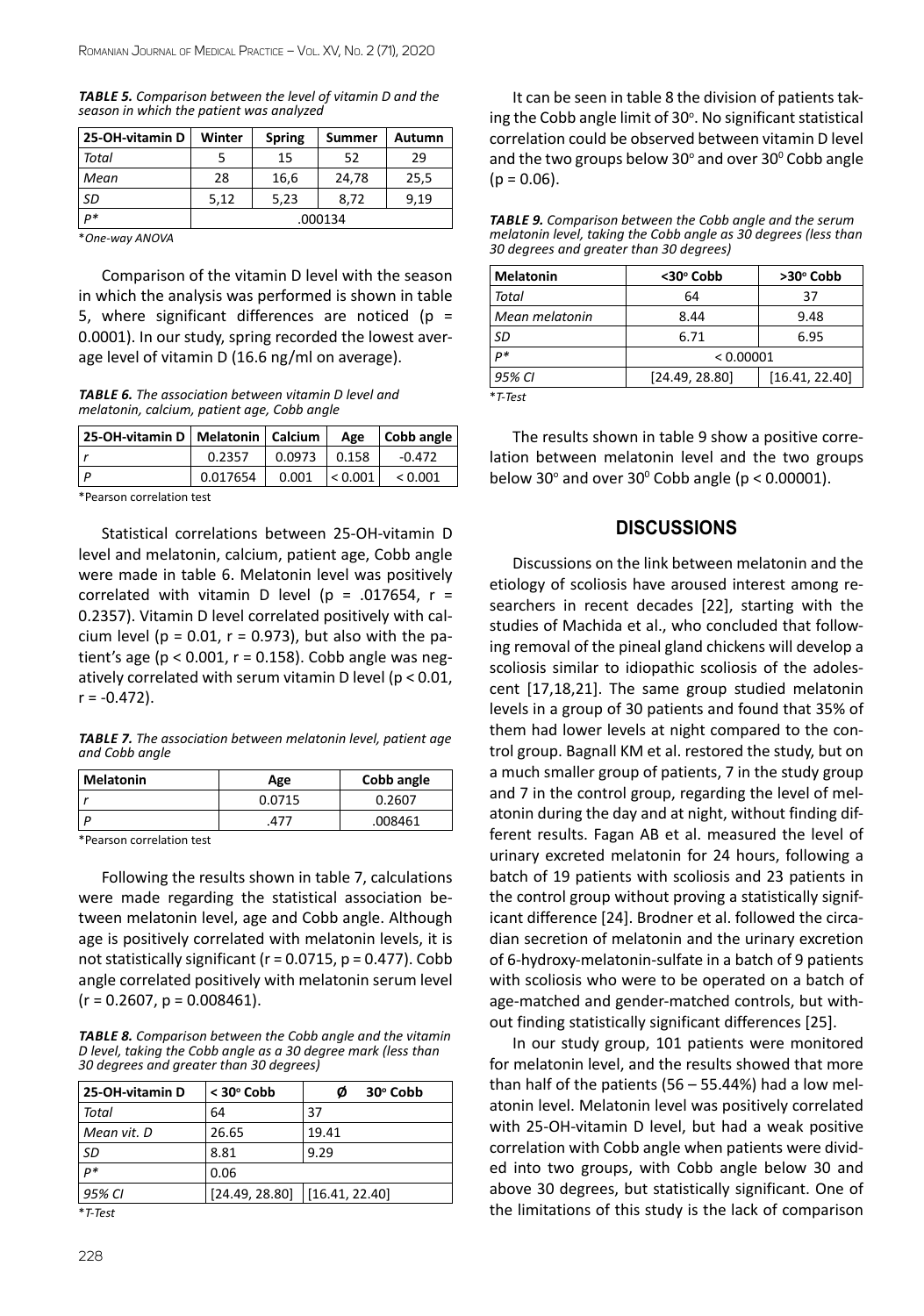with a lot of healthy patients, of the same age and sex, regarding the level of melatonin.

Children may suffer from insufficient levels of vitamin D for various reasons. In the cold season (winter) there is less sun exposure, but also insufficient dietary intake of vitamin D [25,26]. Dietary intake of vitamin D, sun exposure and exercise level were not quantified in the present study. All patients were asked if they were using vitamin D, calcium or other supplements, and the answer was negative for all.

The optimal vitamin D level, measured by 25-OH-vitamin D, was proposed for a value of over 30 ng/ml, with an ideal value between 40 and 60 ng/ml. Insufficiency is considered when the level is below 20 ng/ml, and between 20 and 29 ng/ml the patient is considered to have an deficiency level [28,29].

A number of authors [30,31] have shown that patients with idiopathic scoliosis of the adolescent have a lower level of vitamin D compared to a control group. One of the limitations of this study is the lack of comparison with an age-mached control group. However, a low level of vitamin D will have an impact on bone mineral density and the development of deformities, such as idiopathic scoliosis of the adolescent [32,33].

Calcium level was within the limits of normal for all patients. Goździalska A et al. followed in his study calcium level in a group of 200 patients, both in the control group and in the study group, where although he found significant differences between groups, the values were within the normal limits [34].

## **CONCLUSIONS**

Patients included in this study had low levels of vitamin D, significant differences being observed between boys and girls, boys being more affected. Calcium level was within the limits of normal, with small variations. Melatonin level was below the normal limit, with more than half of the patients below the normal limit.

The positive correlation between vitamin D and calcium, together with the negative correlation with Cobb angle, is yet another proof that patients with idiopathic scoliosis should be investigated regularly for these analyzes. The level of melatonin remained constant, regardless of the value of the Cobb angle, being slightly higher in patients whose Cobb angle exceeds 30 degrees.

Vitamin D and melatonin may be more important factors than have been considered so far in the onset and aggravation of idiopathic scoliosis. Larger studies, in larger populations, should be done to see if the administration of melatonin, vitamin D and calcium can have an effect on the evolution of idiopathic scoliosis of the adolescent.

> *Conflict of interest:* none declared *Financial support:* none declared

#### **references**

- 1. Cheng JC et al. Adolescent idiopathic scoliosis. Nature reviews. *Disease Primers* 2015;1:15030.
- 2. Weinstein SL, Dolan LA, Cheng JC, Danielsson A, Morcuende JA. Adolescent idiopathic scoliosis. *Lancet* 2008;371:1527- 1537.
- 3. Jianu M. Diagnostic precoce şi tratament in scolioza idiopatică. Pro Editura si Tipografie, 2010. ISBN 978-973-145-260-9.
- 4. Kikanloo SR, Tarpada SP, Cho W. Etiology of Adolescent Idiopathic Scoliosis: A Literature Review. *Asian Spine J.* 2019;13(3):519-526.
- 5. Grauers A., Rahman I., Gerdhem P. Heritability of scoliosis. *Eur Spine J.* 2012;21(6):1069-1074.
- 6. Kindsfater K, Lowe T, Lawell P, et al. Levels of platelet calmodulin for the prediction of progression and severity of adolescent AIS. *J Bone Jt Surg [*Am] 1994;76:1186-1192.
- 7. Cheng JC, Guo X, Sher AH. Persistent osteopenia in adolescent idiopathic scoliosis. A longitudinal follow up study. *Spine (*Phila Pa 1976) 1999; 24:1218-1222.
- 8. Leboeuf D, Letellier K, Alos N, Edery P, Moldovan F. Do estrogens impact adolescent idiopathic scoliosis? Trends *Endocrinol Metab.* 2009;20:147-152.
- 9. Sadat-Ali M, al-Habdan I, al-Othman A. Adolescent idiopathic scoliosis. Is low melatonin a cause? *Joint Bone Spine*. 2000;67(1):62-4.
- 10. Herdea A, Stanciu A, Ulici A, Cîrstoiu C. Is melatonin involved in the etiopathology of idiopathic scoliosis? A systemic analysis of the specialty literature. *Medic.ro.* 2016; 114:84-87.
- 11. Machida M., Dubousset J., Imamura Y., et al. A possible role in pathogenesis of adolescent idiopathic scoliosis. *Spine*. 1996;21(10):1147-1152.
- 12. Cheng JC, Qin L, Cheung CS, Sher AH, Lee KM, Ng SW, Guo X. Generalized low areal and volumetric bone mineral density in adolescent idiopathic scoliosis. *J Bone Miner Res.* 2000;15:1587-1595.
- 13. Thomas KA, Cook SD, Skalley TC, Renshaw SV, Makuch RS, Gross M, et al. Lumbar spine and femoral neck bone mineral density in idiopathic scoliosis: A follow-up study. *J Pediatr Orthop.* 1992;12:235-240.
- 14. Patton CM, Powell AP, Patel AA. Vitamin D in orthopaedics. *J Am Acad Orthop Surg.* 2012;20:123-129.
- 15. Pellicane AJ, Wysocki NM, Mallinson TR, Schnitzer TJ. Prevalence of

25-hydroxyvitamin D deficiency in the acute inpatient rehabilitation population and its effect on function. *Arch Phys Med Rehabil.* 2011;92:705-711.

- 16. Suh KT, Lee SS, Hwang SH, Kim SJ, Lee JS. Elevated soluble receptor activator of nuclear factor-kappaB ligand and reduced bone mineral density in patients with adolescent idiopathic scoliosis. *Eur Spine J.* 2007;16:1563-1569.
- 17. Machida M, et al. Role of melatonin deficiency in the development of scoliosis in pinealectomised chickens. *J Bone Joint Surg Br.* 1995;77:134-8.
- 18. Machida M, et al. Experimental scoliosis in melatonin-deficient C57BL/6J mice without pinealectomy*. J Pineal Res.* 2006;41:1-7.
- 19. Janssen MM, et al. Experimental animal models in scoliosis research: a review of the literature. *Spine J.* 2011;11:347-58.
- 20. Cheung KM, et al. Primary thoracolumbar scoliosis in pinealectomized chickens. *Spine.* 2003;28:2499-504.
- 21. Machida M, et al. Pathologic mechanism of experimental scoliosis in pinealectomized chickens*. Spine.* 2001;26:E385-91.
- 22. Abdel-Wanis ME, Kawahara N, Tomita K. The association of neurofibromatosis 1 and